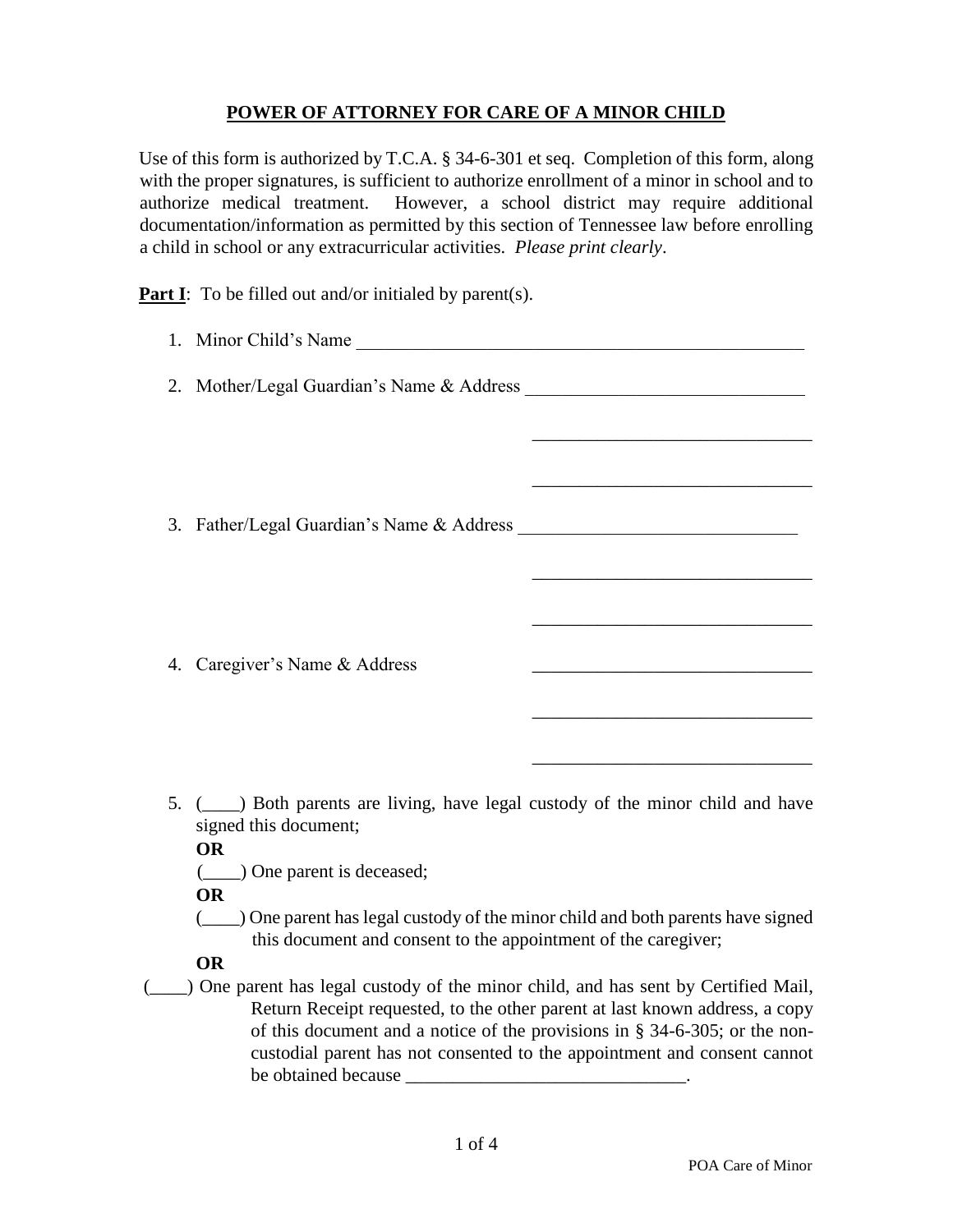6. Temporary care-giving authority regarding the minor child is being given to the caregiver because of the following type of hardship **(check at least one)**:

 $($ ) the serious illness or incarceration of a parent or legal guardian;

(\_\_\_\_) the physical or mental condition of the parent or legal guardian or the child is such that care and supervision of the child cannot be provided;

 $($ ) the loss or uninhabitability of the child's home as a result of a natural disaster;

(\_\_\_\_) the need for medical or mental health treatment (including substance abuse treatment) by the parent or legal guardian; or,

 $(\_\_\_\)$  other (please describe)  $\_\_\_\_\_\_\_\_\_\_$ 

7. (\_\_\_\_) I/We the undersigned, authorize the named caregiver to do one or more of the following:

> (\_\_\_\_\_) enroll the child in school and *extracurricular activities* (including but not limited to Boy Scouts, Boys & Girls Club)*,*

> \_\_\_\_\_\_\_\_\_\_\_\_\_\_\_\_\_\_\_\_\_\_\_\_\_\_\_\_\_\_\_\_\_\_\_\_\_\_\_\_\_\_\_\_\_\_\_\_\_\_\_\_\_\_\_\_\_\_\_.

(\_\_\_\_\_) obtain medical, dental, and mental health treatment for the child, and

(\_\_\_\_\_) provide for the child's food, lodging, housing, recreation and travel.

\_\_\_\_\_\_\_\_\_\_\_\_\_\_\_\_\_\_\_\_\_\_\_\_\_\_\_\_\_\_\_\_\_\_\_\_\_\_\_\_\_\_\_\_\_\_\_\_\_\_\_\_\_\_\_\_\_\_\_\_

\_\_\_\_\_\_\_\_\_\_\_\_\_\_\_\_\_\_\_\_\_\_\_\_\_\_\_\_\_\_\_\_\_\_\_\_\_\_\_\_\_\_\_\_\_\_\_\_\_\_\_\_\_\_\_\_\_\_\_.

(  $\Box$ ) I/We grant the following additional power to the named caregiver:

- 8. (\_\_\_\_) I/We understand that this document does not provide legal custody to the caregiver. If at any time I/we disagree with a decision of the named caregiver or choose to make any healthcare or educational decisions for my/our child, I/we must revoke the power of attorney, in writing, and provide written documentation to the health care provider and the local education agency (i.e., school).
- 9. (\_\_\_\_) I/We understand that this document may be terminated in another written document signed by either parent with legal custody or by any order of a court with competent jurisdiction.

**Part II**: To be initialed by caregiver.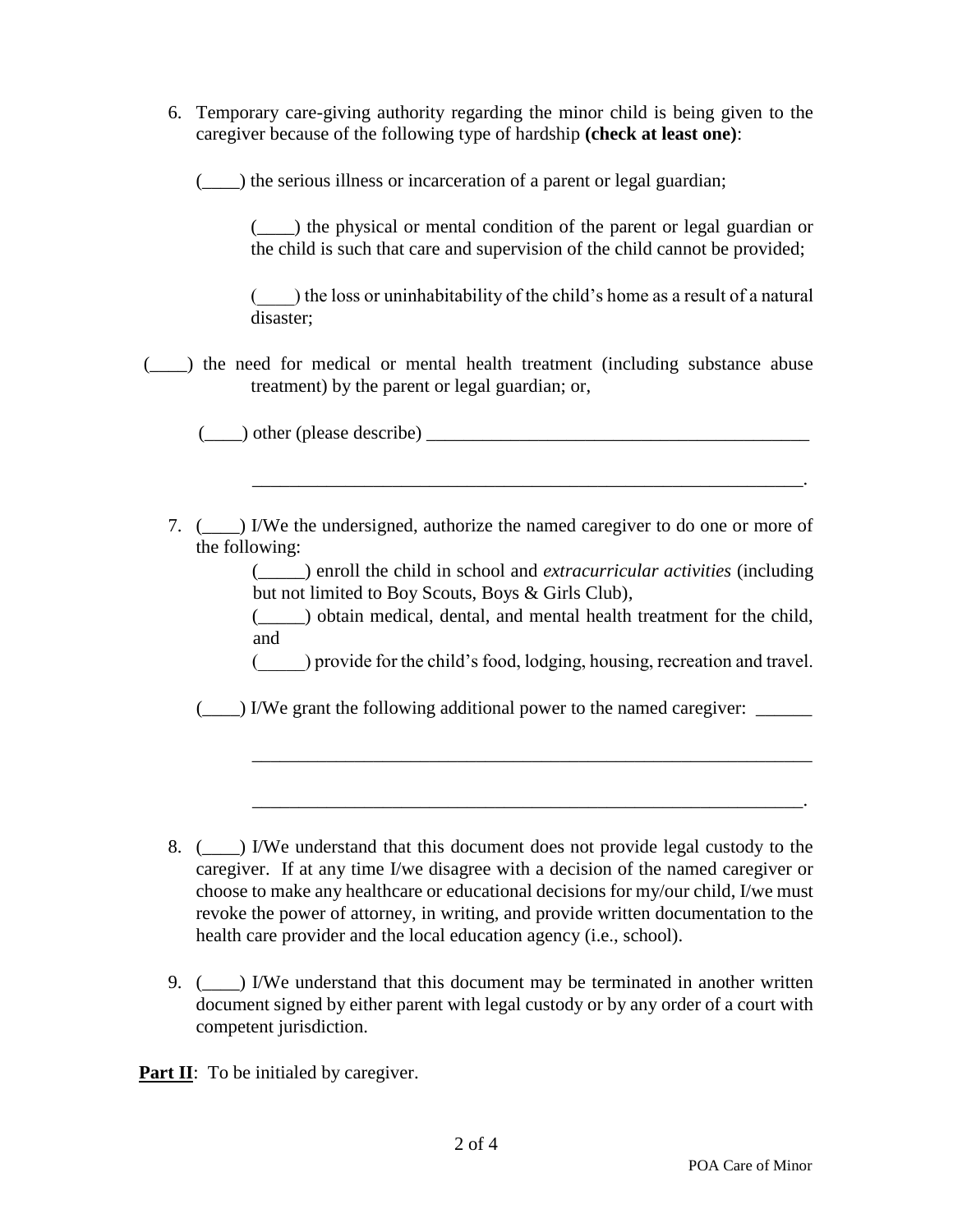- $10.$  (a) I understand that this document, properly executed, gives me the right to enroll the minor child in the local education agency serving the area where I reside.
- 11. (\_\_\_\_) I understand that this document does not provide me with legal custody.
- 12. (\_\_\_\_) I understand that, prior to enrollment, the local education agency may require documentation of the minor child's residence with a caregiver and/or documentation or other verification of the validity of the stated hardship.
- 13. (\_\_\_\_) I understand that, except where limited by federal law, I shall be assigned the rights, duties, and responsibilities that would otherwise be assigned to the parent, legal guardian or legal custodian pursuant to Tennessee Code Annotated Title 49.
- 14. (\_\_\_\_) I understand that, if the minor child ceases to reside with me, I am required by law to notify any person, school or health care provider to whom I have given this document.
- **Part III**: To be initialed by parent(s) and caregiver.
	- 15.  $(\ )$  ( $)$  We understand that, by accepting the power of attorney, if we enroll a student in a school system while fraudulently representing the child's current residence or the parents' hardship or circumstances for using the power of attorney, either or both of us is liable for restitution to the school district for an amount equal to the per pupil expenditure for the district in which the student is fraudulently enrolled. Restitution shall be cumulative for each year the child has been fraudulently enrolled in the system and may include costs and fees related to litigation.

I/We declare under penalty of perjury under the laws of the State of Tennessee that the foregoing is true and correct.

 $\_$  , and the set of the set of the set of the set of the set of the set of the set of the set of the set of the set of the set of the set of the set of the set of the set of the set of the set of the set of the set of th

**STATE OF TENNESSEE (COUNTY**   $OF$   $\qquad$  )

**Mother/Legal Guardian** 

Date:

\_\_\_\_\_\_\_\_\_\_\_\_\_\_\_\_\_\_\_\_\_\_\_\_\_\_\_\_\_\_

The Mother/Legal Guardian, the series of the series of the Mother/Legal Guardian, before me this  $\_\_\_\_\_\_\$  day of  $\_\_\_\_\_\_\$ .

**NOTARY PUBLIC**

My commission expires: \_\_\_\_\_\_\_\_\_\_\_\_\_\_\_\_\_\_\_